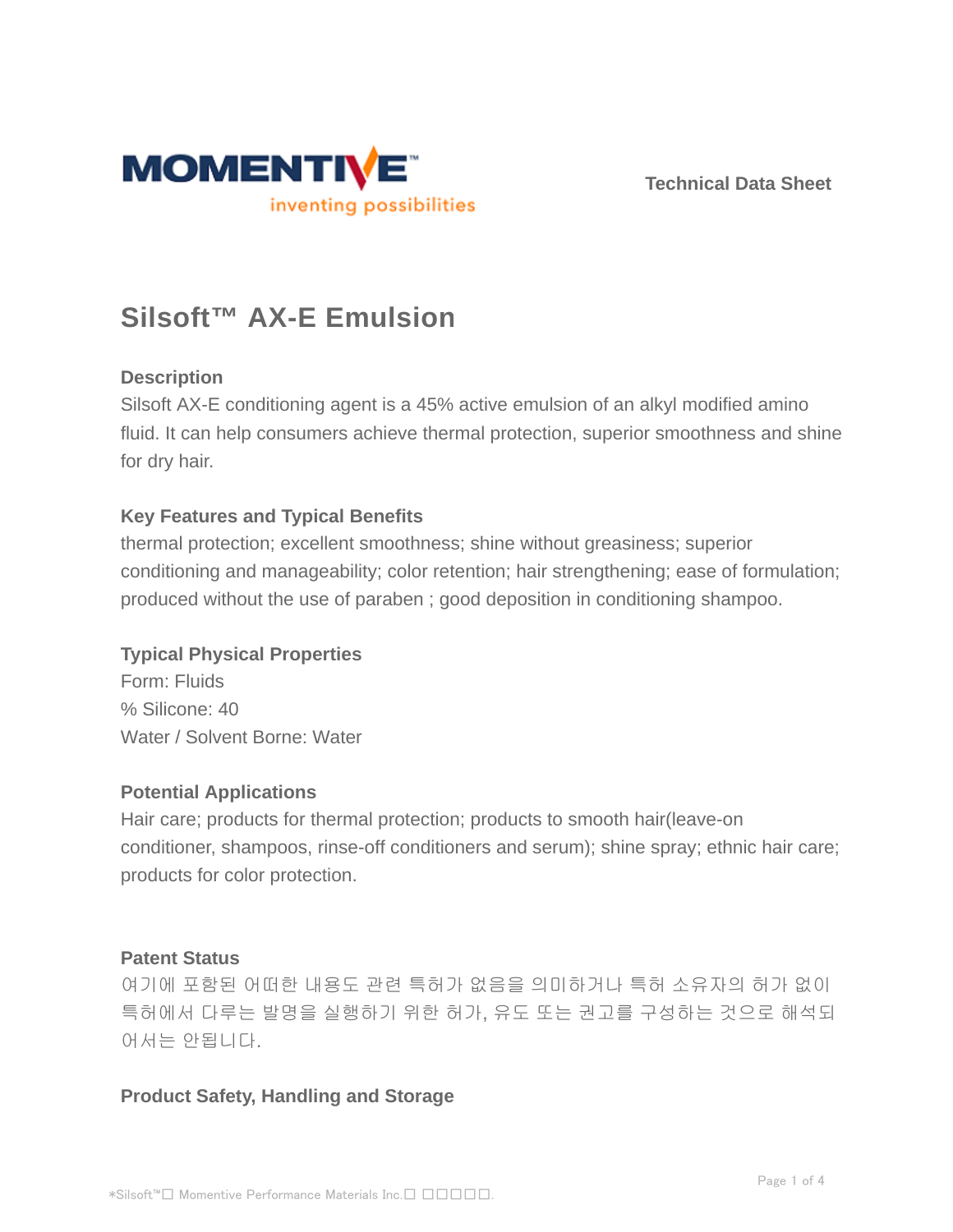Customers should review the latest Safety Data Sheet (SDS) and label for product safety information, safe handling instructions, personal protective equipment if necessary, emergency service contact information, and any special storage conditions required for safety. Momentive Performance Materials (MPM) maintains an aroundthe-clock emergency service for its products. SDS are available at www.momentive.com or, upon request, from any MPM representative. For product storage and handling procedures to maintain the product quality within our stated specifications, please review Certificates of Analysis, which are available in the Order Center. Use of other materials in conjunction with MPM products (for example, primers) may require additional precautions. Please review and follow the safety information provided by the manufacturer of such other materials.

#### **Limitations**

Customers must evaluate Momentive Performance Materials products and make their own determination as to fitness of use in their particular applications.

### **Contact Information**

Email commercial.services@momentive.com

## **Telephone**

| <b>Americas</b>      | <b>Latin America</b> | <b>EMEAI- Europe, Middle</b><br>East, Africa & India | <b>ASIA PACIFIC</b> |
|----------------------|----------------------|------------------------------------------------------|---------------------|
| +1 800 295 2392      | <b>Brazil</b>        | <b>Europe</b>                                        | <b>China</b>        |
| Toll free*           | +55 11 4534 9650     | +390510924300                                        | 800 820 0202        |
| +704 805 6946        | <b>Direct Number</b> | Direct number                                        | Toll free           |
| <b>Direct Number</b> |                      |                                                      | +86 21 3860 4892    |
|                      |                      |                                                      | Direct number       |
| *All American        | <b>Mexico</b>        | India, Middle East &                                 | Japan               |
| countries            | +52 55 2169 7670     | <b>Africa</b>                                        | +81 3 5544 3111     |
|                      | <b>Direct Number</b> | + 91 44 71212207                                     | Direct number       |
|                      |                      | Direct number*                                       |                     |
|                      |                      | *All Middle Eastern                                  | <b>Korea</b>        |
|                      |                      | countries, Africa, India,                            | +82 2 6201 4600     |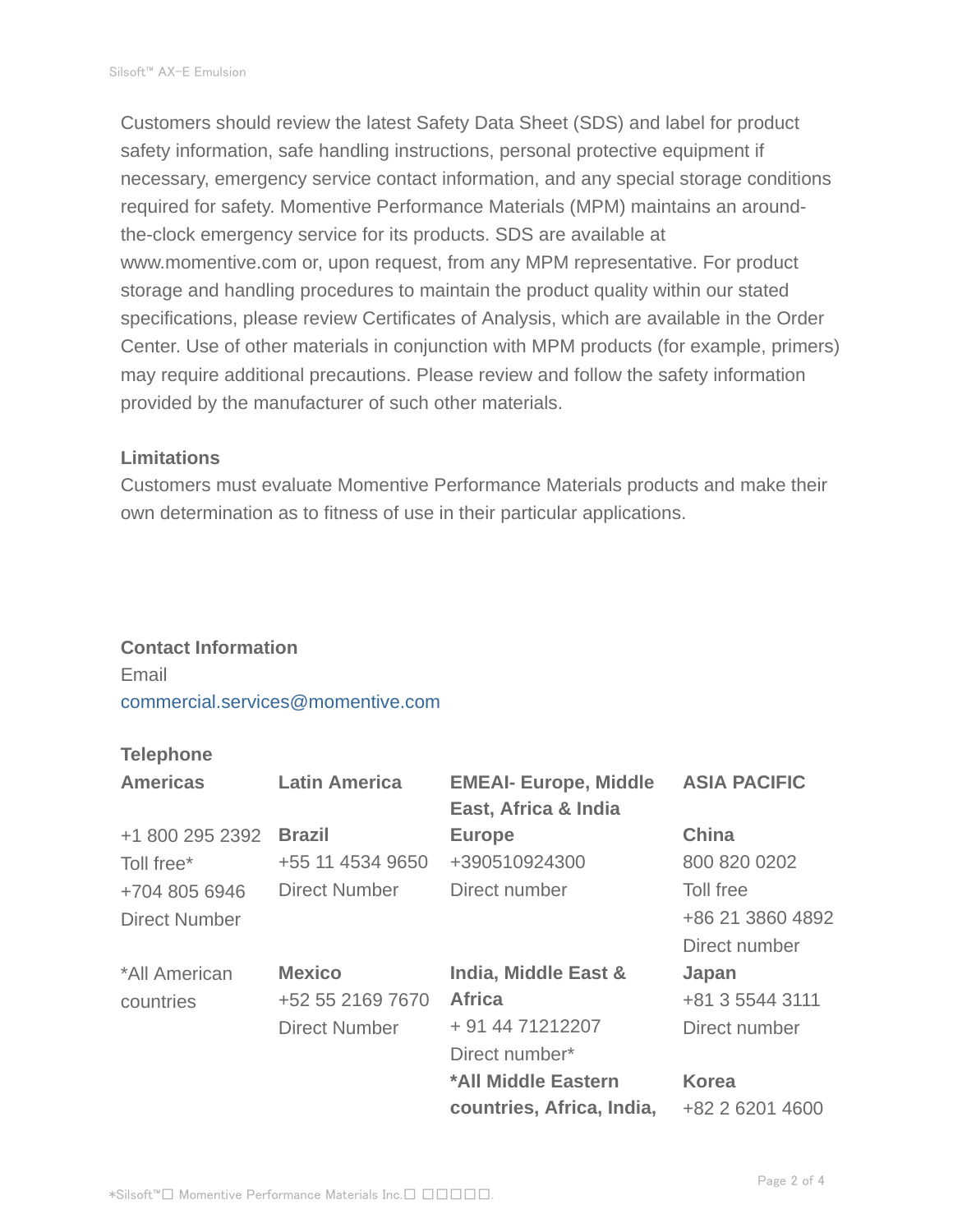For literature and technical assistance, visit our website at: www.momentive.com

#### **DISCLAIMER:**

**THE MATERIALS, PRODUCTS AND SERVICES OF MOMENTIVE PERFORMANCE MATERIALS INC. AND ITS SUBSIDIARIES AND AFFILIATES (COLLECTIVELY "SUPPLIER"), ARE SOLD SUBJECT TO SUPPLIER'S STANDARD CONDITIONS OF SALE, WHICH ARE INCLUDED IN THE APPLICABLE DISTRIBUTOR OR OTHER SALES AGREEMENT, PRINTED ON THE BACK OF ORDER ACKNOWLEDGMENTS AND INVOICES, AND AVAILABLE UPON REQUEST. ALTHOUGH ANY INFORMATION, RECOMMENDATIONS, OR ADVICE CONTAINED HEREIN IS GIVEN IN GOOD FAITH, SUPPLIER MAKES NO WARRANTY OR GUARANTEE, EXPRESS OR IMPLIED, (i) THAT THE RESULTS DESCRIBED HEREIN WILL BE OBTAINED UNDER END-USE CONDITIONS, OR (ii) AS TO THE EFFECTIVENESS OR SAFETY OF ANY DESIGN INCORPORATING ITS PRODUCTS, MATERIALS, SERVICES, RECOMMENDATIONS OR ADVICE. EXCEPT AS PROVIDED IN SUPPLIER'S STANDARD CONDITIONS OF SALE, SUPPLIER AND ITS REPRESENTATIVES SHALL IN NO EVENT BE RESPONSIBLE FOR ANY LOSS RESULTING FROM ANY USE OF ITS MATERIALS, PRODUCTS OR SERVICES DESCRIBED HEREIN.** Each user bears full responsibility for making its own determination as to the suitability of Supplier's materials, services, recommendations, or advice for its own particular use. Each user must identify and perform all tests and analyses necessary to assure that its finished parts incorporating Supplier's products, materials, or services will be safe and suitable for use under end-use conditions. Nothing in this or any other document, nor any oral recommendation or advice, shall be deemed to alter, vary, supersede, or waive any provision of Supplier's standard Conditions of Sale or this Disclaimer, unless any such modification is specifically agreed to in a writing signed by Supplier. No statement contained herein concerning a possible or suggested use of any material, product, service or design is intended, or should be construed, to grant any license under any patent or other intellectual property right of Supplier covering such use or design, or as a recommendation for the use of such material, product, service or design in the infringement of any patent or other intellectual property right.